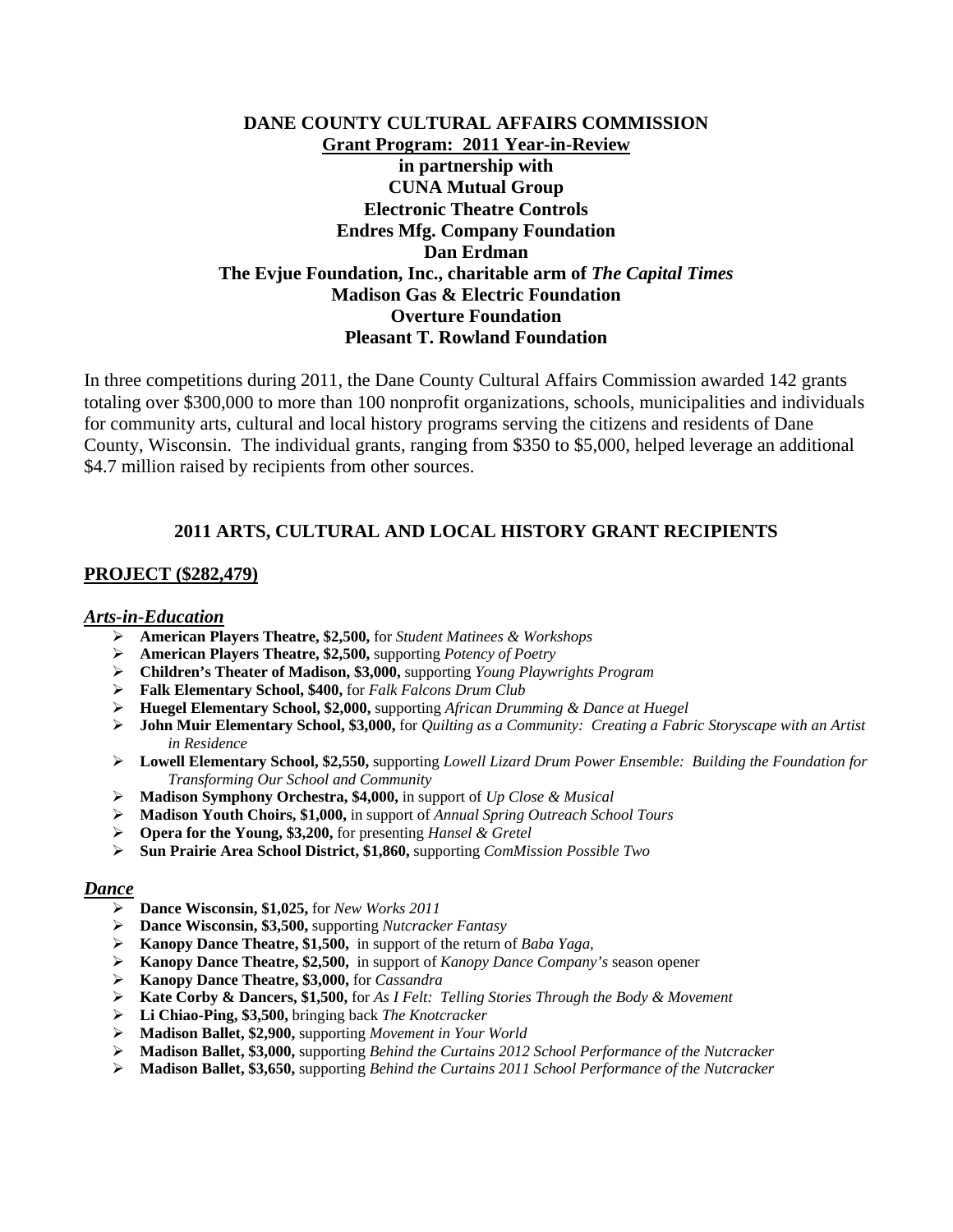## *Local History*

- **Madison Trust for Historic Preservation, \$3,000,** supporting *Walking Tour of Westmorland Neighborhood*
- **Robert Kann, \$3,000,** for *The Wisconsin Women of the All American Girls Professional Baseball League*
- **Robert Kann, \$3,375,** supporting *Celebrate Dane County's 175th Anniversary*
- **Wisconsin Historical Museum, \$3,150,** for *Civil War Memories & Mementos*
- **Wisconsin Veterans Museum Foundation, \$2,800,** for *Talking Spirits XIII: Forest Hill Cemetery Tour*

## *Multidisciplinary Arts/Culture*

- **African Association of Madison, \$2,400,** supporting *AfricaFest 2011*
- **Africasong Communications, \$2,000,** supporting *32nd Annual State of Wisconsin Tribute & Ceremony honoring Dr. Martin Luther King, Jr.*
- **Alzheimer's Poetry Project, \$2,550,** supporting a series of poetry sessions for people living with Alzheimer's disease and related dementia
- **Dane Dances!, \$3,000,** for *Dane Dances*
- **First Person Productions, \$1,850,** supporting *Odyssey Oral History Project 2011*
- **Madison Area Chinese Community Organization, \$1,500,** in support of *Wisconsin Chinese Culture Day*
- **Monona Terrace Community Programs, \$1,200,** for *The Wright Design Series*
- **Monona Terrace Community Programs, \$2,550,** supporting *Terrace Town 2012 Going Green*
- **New Music Everywhere, \$3,000,** for *Madison Muse Fest 2012*
- **Opera for the Young, \$1,974,** for *Build an Opera*
- **Opera for the Young, \$2,000,** for *Family Opera Day featuring Hansel and Gretel*
- **Overture Center, \$3,000,** supporting *2012 International Festival*
- **River Alliance of Wisconsin, \$1,000,** in support of *The Wild and Scenic Environmental Film Festival*
- **Russian Educational Association, \$1,750,** supporting *Russian Folk Ensemble*
- **Simpson Street Free Press, \$3,000,** for *Where in Dane County is the Simpson Street Free Press? Series*
- **Taiwanese Association of Madison, \$3,500,** in support of *Taiwanese Art Week*
- **TAPIT/new works, \$3,000,** for *In the Care Of: A Multidisciplinary Play of Our Times*
- **Wil-Mar Neighborhood Center, \$2,500,** in support of *La Fete de Marquette*
- **Wisconsin Humanities Council, \$4,000,** for the 10th *Wisconsin Book Festival*

#### *Music*

- **Bach Dancing & Dynamite Society, \$2,950,** supporting *Bach to the Future: A 20th Season Bacchanale*
- **Candid Concert Opera, \$1,500,** supporting *Don Pasquale 2011*
- **Candid Concert Opera, \$2,000,** for *The Barber of Seville*
- **Capitol City Band Association, \$2,500,** supporting *Concert in Celebration of Dane 175*
- **Classical Revolution Madison, \$2,000,** for *Classical Revolution Chamber Music Concert Series*
- **con vivo!….music with life, \$1,260,** supporting *Mid-Winter Romance*
- **con vivo!….music with life, \$750,** supporting *10th Anniversary*
- **con vivo!….music with life, \$800,** for *Eight is Enough!*
- **Dimensions in Sound & The Studio Orchestra, \$1,750,** for *Senior Living Establishments Concerts*
- **Festival Choir of Madison, \$1,400,** for *The Language(s) of Love*
- **Fresco Opera Theatre, \$3,000,** for *Fresco's Big Top Opera*
- **Jazz at Five, \$1,000,** in support of *Jazz at Five* summer series
- **John Duggleby, \$800,** supporting *Affordable Musical Programs for Seniors & Disabled*
- **Madison Bach Musicians, \$1,960,** for *Bach Cantats*
- **Madison Bach Musicians, \$2,700,** for *Music of the Bach Family Concerts & Outreach*
- **Madison Blues Society, \$2,250,** for *9th Annual Blues Picnic*
- **Madison Early Music Festival, \$1,900,** for *Madison Early Music Festival 2011*
- **Madison Music Collective, \$1,200,** for *Fall Concert Series*
- **Madison Music Collective, \$3,000,** supporting *Winter-Spring Jazz Concerts & Educational Workshops*
- **Madison Opera, \$2,550,** in support of *Galileo Galilei*
- **Madison Opera, \$3,000,** for *Eugene Onegin*
- **Madison Opera, \$3,000,** for *Opera in the Park*
- **Madison Symphony Orchestra, \$2,500,** supporting *Fall Youth Concerts*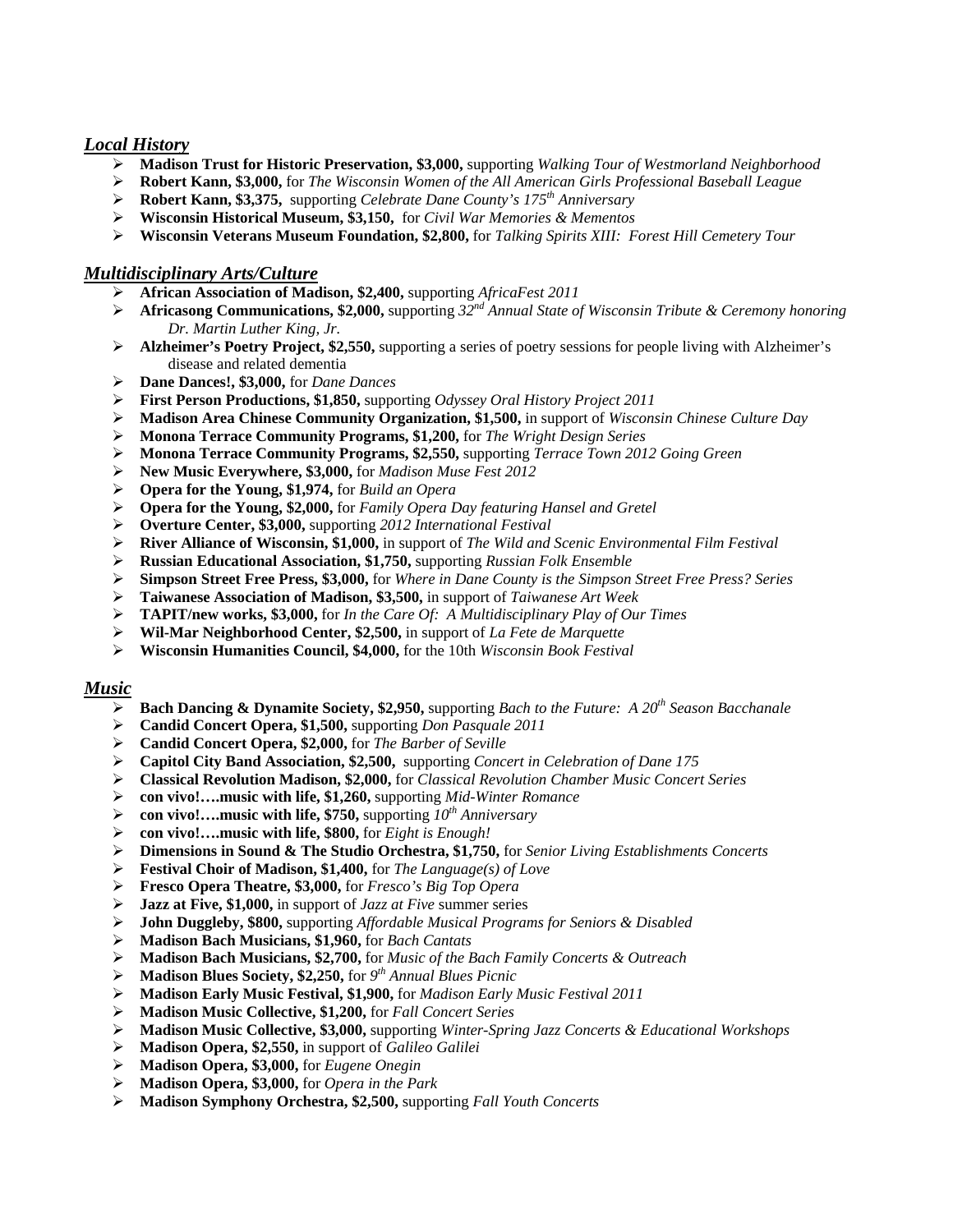- **Madison Symphony Orchestra, \$2,550,** for *Spring Young People's Concert*
- **Madison Youth Choirs, \$1,625,** for *3rd Annual Madison Boychoir Festival*
- **Madison Youth Choirs, \$4,000,** supporting *Telling Our Story*
- **Mazomanie Music Conservancy, \$1,700,** for *Mazomanie's Lake Marion Summer Concert Series*
- **Mazomanie Regional Heritage Foundation, \$2,100,** for *Gandy Dancer Festival 2011*
- **Middleton Community Orchestra, \$2,500,** supporting *Rising Stars*
- **Monona Terrace Community Programs, \$4,000,** supporting *Concerts on the Rooftop*
- **North-Eastside Senior Coalition, \$1,170,** for *2011 Summer Concert Series*
- **PEBOGA, \$2,500,** supporting *Fall Gospel Fest*
- **Pro Art Quartet, \$4,000,** supporting *Pro Art Quartet: Centennial Anniversary Celebration*
- **Special Edition Trio, \$1,200,** in support of *Outreach With A Song II*
- **Token Creek Festival, \$2,940,** supporting *Token Creek Chamber Music Festival 2011*
- **Wisconsin Chamber Orchestra, \$2,500,** supporting *Arrival*
- **Wisconsin Chamber Orchestra, \$3,500,** supporting *Masterworks Series*
- **Wisconsin Union Theater, \$4,000,** for *Madison World Music Festival*
- **Wisconsin Union Theatre, \$1,530,** supporting *2011 Isthmus Jazz Festival*
- **Wisconsin Youth Symphony Orchestra, \$2,500,** for *Winterfest Concerts*
- **Wisconsin Youth Symphony Orchestra, \$3,000,** for *Eugenie Mayer Bolz Family Spring Concerts*
- **Wisconsin Youth Symphony Orchestra, \$3,500,** for *Evelyn Steenbock Fall Concerts*

#### *Theater*

- **Children's Theater of Madison, \$2,400,** in support of *The American Girls Revue*
- **Children's Theater of Madison, \$3,000,** in support of *Lord of the Flies*
- **Encore Studio for the Performing Arts, \$2,550,** supporting *You Name It The Musical*
- **Forward Theater, \$3,000,** in support of *A Thousand Words*
- **Forward Theater, \$3,000,** in support of *Moonlight and Magnolias*
- **Forward Theater, \$3,500,** in support of *The Farnsworth Invention*
- **Four Seasons Theater, \$1,200,** for *The Great American Songbook*
- **Four Seasons Theatre, \$2,040,** for full-scale production of rock musical *Rent*
- **Henry Vilas Park Zoological Society's Friends of the Zoo, \$1,000,** presenting Madison Savoyards performing rarely-seen short comic opera *The Zoo* at the zoo
- **Madison Theatre Guild, \$1,090,** for production of Edward Albee drama *Three Tall Women*
- **Madison Theatre Guild, \$1,100,** for *Up*
- **Madison Theatre Guild, \$950,** for *Yankee Tavern*
- **Mister Marconi's Memory Vault, \$500,** supporting *An Evening of Memories*
- **Music Theatre of Madison, \$1,900,** for Wisconsin premiere of *The Glorious Ones*
- **Oregon Straw Hat Players, \$1,500,** presenting *Big River—The Adventures of Huckleberry Finn*
- **Playtime Productions, \$2,100,** supporting *The Reluctant Dragon*
- **Playtime Productions, \$2,500,** supporting *WWW.OZ*
- **Sun Prairie Civic Theatre, \$900,** presenting classic musical *Hello Dolly*
- **Verona Area Community Theater, \$2,000,** supporting special flying effects in *The Wizard of Oz*
- **Wisconsin Wrights, \$1,500,** for *2011 Wisconsin Wrights New Play*

#### *Visual Arts*

- **Chazen Museum of Art, \$3,000,** for *Sean Scully: The Inaugural Temporary Exhibition*
- **Chazen Museum of Art, \$3,500,** supporting *Harvey Littleton Contemporary Glass Studio 50th Anniversary Exhibition*
- **Cherokee Middle School, \$1,000,** for *Honoring Imagination*
- **Habitat ReStore, \$1,500,** for *Habitat ReStore Salvage Art Show*
- **James Watrous Gallery, Wisconsin Academy of Sciences, Arts & Letters, \$1,580,** supporting *Bomber: A Chance Unwinding*
- **James Watrous Gallery, Wisconsin Academy of Sciences, Arts & Letters, \$3,000,** supporting *The Art of JoAnna Poehlmann & Lee Weiss*
- **James Watrous Gallery, Wisconsin Academy of Sciences, Arts & Letters, \$2,000,** supporting *Tom Jones: Encountering Cultures*